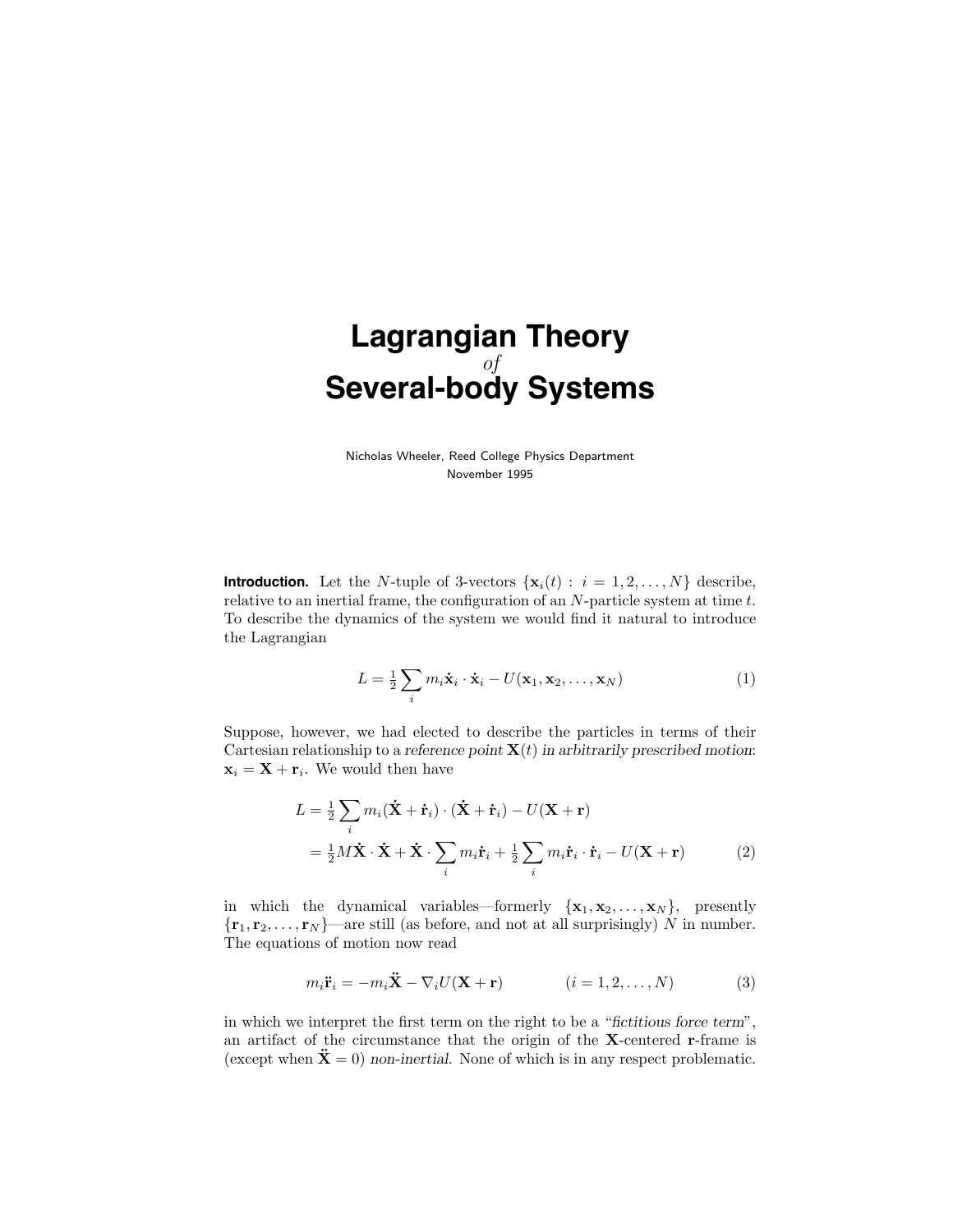### **2 Lagrangian theory of several body systems**

Now—with an eye to the algebraic simplification of (2)—impose upon the r-variables this *constraint*:

$$
\sum_{i} m_i \mathbf{r}_i = \mathbf{0} \tag{4.1}
$$

Equivalently, associate  $X$  with the center of mass of the  $N$ -particle system:

$$
\mathbf{X} = \frac{1}{M} \sum_{i} m_i \mathbf{x}_i \quad \text{with} \quad M = \sum_{i} m_i \tag{4.2}
$$

Equation (2) can now be notated

$$
L = \frac{1}{2}M\dot{\mathbf{X}}\cdot\dot{\mathbf{X}} + \frac{1}{2}\sum_{i} m_{i}\dot{\mathbf{r}}_{i}\cdot\dot{\mathbf{r}}_{i} - U(\mathbf{X} + \mathbf{r})
$$
(5)

(note the disappearance of the cross-term), which on its face appears to refer to a system with dynamical variables  $\{X, r_1, r_2, \ldots, r_N\}$  more numerous that the variables of the system with which we started. And (5) gives rise to equations of motion which are not only more numerous than but also inconsistent with equations (3). What's gone wrong?

In (4) we see that when we subjected the variables  $x_i$  to a cross-term-killing constraint we effectively promoted  $X$  to the status of a dynamical variable; it is, according to  $(4.2)$ , a variable—a collective variable—whose t-dependence has now to be extracted from equations of motion, and can no longer be said to be "arbitrarily prescribed." But the Lagrangian (5) is heedless of this circumstance, and gives rise to equations of motion the solutions of which will, in general, stand in violation of (4.1).

To obtain correct results we might, for example, introduce

$$
\mathbf{r}_{\scriptscriptstyle N} = \frac{1}{m_{\scriptscriptstyle N}}\sum_{1}^{N-1}m_{i}\mathbf{r}_{i} \qquad\text{and}\qquad \dot{\mathbf{r}}_{\scriptscriptstyle N} = \frac{1}{m_{\scriptscriptstyle N}}\sum_{1}^{N-1}m_{i}\dot{\mathbf{r}}_{i}
$$

into (5) to obtain a Lagrangian of type  $L(\mathbf{X}, \mathbf{r}_1, \ldots, \mathbf{r}_{N-1}, \mathbf{X}, \mathbf{r}_1, \ldots, \mathbf{r}_{N-1}),$  but such a procedure bears the formal blemish of a discriminatory asymmetry not natural to the physics of the situation. How to proceed more symmetrically?

In place of (5) write

$$
L = \frac{1}{2}M\dot{\mathbf{X}} \cdot \dot{\mathbf{X}} + \frac{1}{2} \sum_{i} m_{i} \dot{\mathbf{r}}_{i} \cdot \dot{\mathbf{r}}_{i} - U(\mathbf{X} + \mathbf{r}) - \mathbf{g} \cdot \sum_{i} m_{i} \mathbf{r}_{i}
$$
(6)

where g is a "Lagrange multiplier" which will be accorded the formal status of a supernumerary dynamical variable. The resulting equations of motion read

$$
M\ddot{\mathbf{X}} = -\nabla U\tag{7.1}
$$

$$
m_i \ddot{\mathbf{r}}_i = -\nabla_i U - \mathbf{g} m_i \quad (i = 1, 2, \dots, N)
$$
\n
$$
(7.2)
$$

$$
\mathbf{0} = \sum_{i} m_i \mathbf{r}_i \tag{7.3}
$$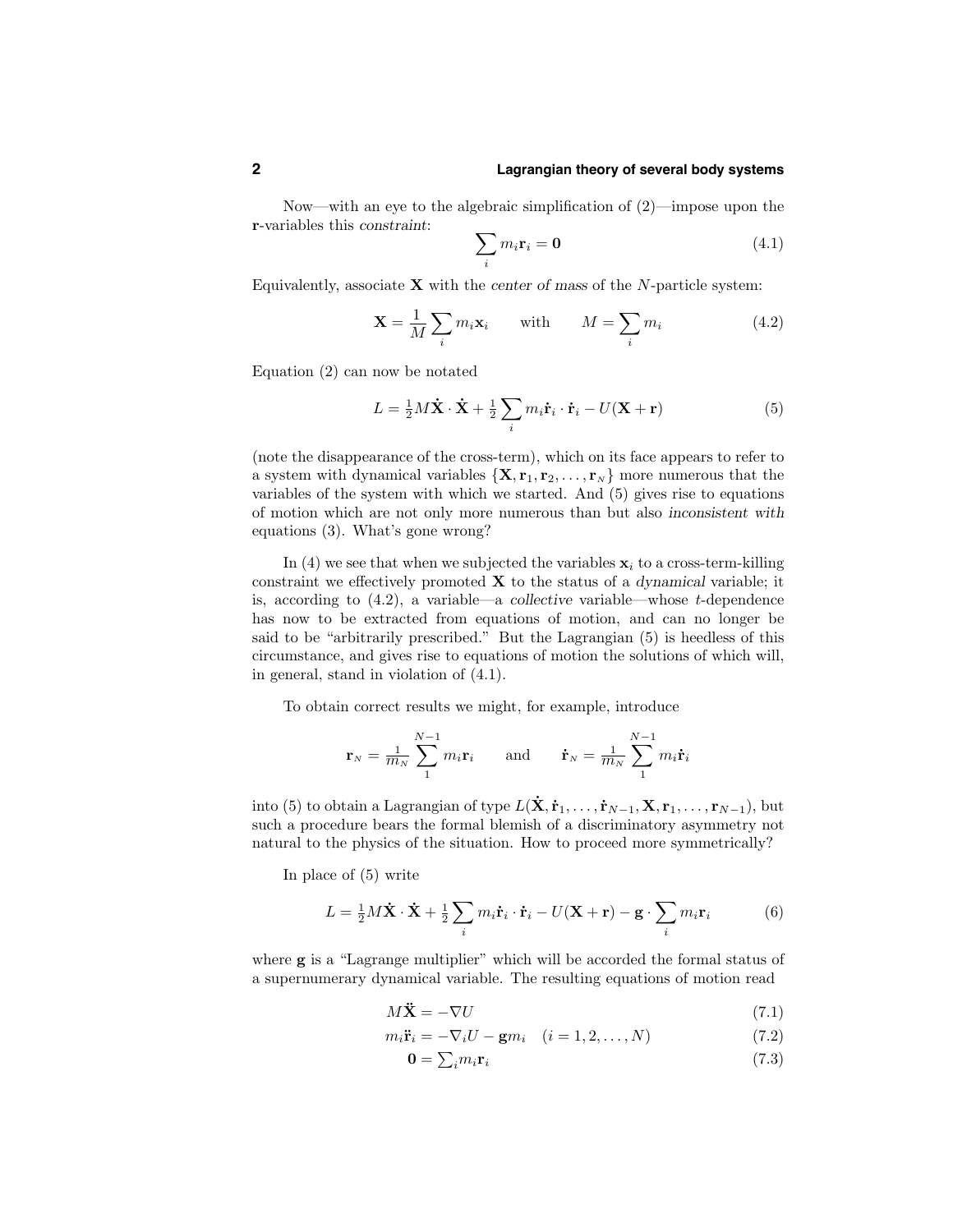# **A simple example: the one-dimensional** A<sup>2</sup> **molecule 3**

where  $\nabla = \sum_i \nabla_i$ . These are  $N + 2$  equations of motion in as many variables. The last of these—the " $g<sup>th</sup>$  Lagrange equation of motion" (7.3)—is simply the constraint relation (4.1), and entails  $\sum_i m_i \ddot{\mathbf{r}}_i = \mathbf{0}$ . Adding equations (7.2) together, and subtracting the result from (7.1), we obtain

$$
\mathbf{g} = \ddot{\mathbf{X}} \tag{8}
$$

The equations of motion (7) reduce therefore to

$$
M\ddot{\mathbf{X}} = -\nabla U\tag{9.1}
$$

$$
m_i\{\ddot{\mathbf{r}}_i + \ddot{\mathbf{X}}\} = -\nabla_i U \quad (i = 1, 2, \dots, N)
$$
\n(9.2)

which are attractively symmetric (no  $\mathbf{r}_i$  has been discriminated against), but redundant: adding equations (9.2) together gives back (9.1). Equations (9.2) are consistent with (3), of which they are a particularized instance. It is instructive to note also that the introduction of (8) into (6) yields a Lagrangian which is distinct from but (by  $\ddot{\mathbf{X}} \cdot \sum_i m_i \mathbf{r}_i = \frac{d}{dt} [\dot{\mathbf{X}} \cdot \sum_i m_i \mathbf{r}_i] - \dot{\mathbf{X}} \cdot \sum_i m_i \dot{\mathbf{r}}_i$ ) gauge equivalent to the Lagrangian of (2).

**A simple example: the one-dimensional** A<sup>2</sup> **molecule.** We look now to the Lagrangian theory of what might be called "a one-dimensional  $A_2$  molecule." The constituent "atoms" reside at  $x_1$  and  $x_2 > x_1$ , and both have mass m. The molecule itself therefore has mass  $M = 2m$ . We assume the molecule to be bound together by a spring of natural length  $a$  and strength  $k$ , and to move in an ambient potential  $U(x)$ . In natural variables the Lagrangian reads

$$
L = \frac{1}{2}m(\dot{x}_1^2 + \dot{x}_2^2) - U(x_1) - U(x_2) - \frac{1}{2}k[(x_2 - x_1) - a]^2
$$
 (10)

The variables intuitively most natural to this simple system are the external coordinate

$$
X = \frac{1}{M}(mx_1 + mx_2) = \frac{1}{2}(x_1 + x_2)
$$

and the internal coordinate  $2s = x_2 - x_1$ , which describes the instantaneous "length" of the molecule. Immediately

$$
\begin{aligned}\nx_1 &= X - s \\
x_2 &= X + s\n\end{aligned}
$$
\n(11)

giving

$$
L = m(\dot{X}^2 + \dot{s}^2) - U(X - s) - U(X + s) - \frac{1}{2}k(2s - a)^2
$$
 (13)

It becomes analytically advantageous at this point to introduce the variable

$$
q=2s-a
$$

which describes molecular length *relative to the rest length* of the molecule;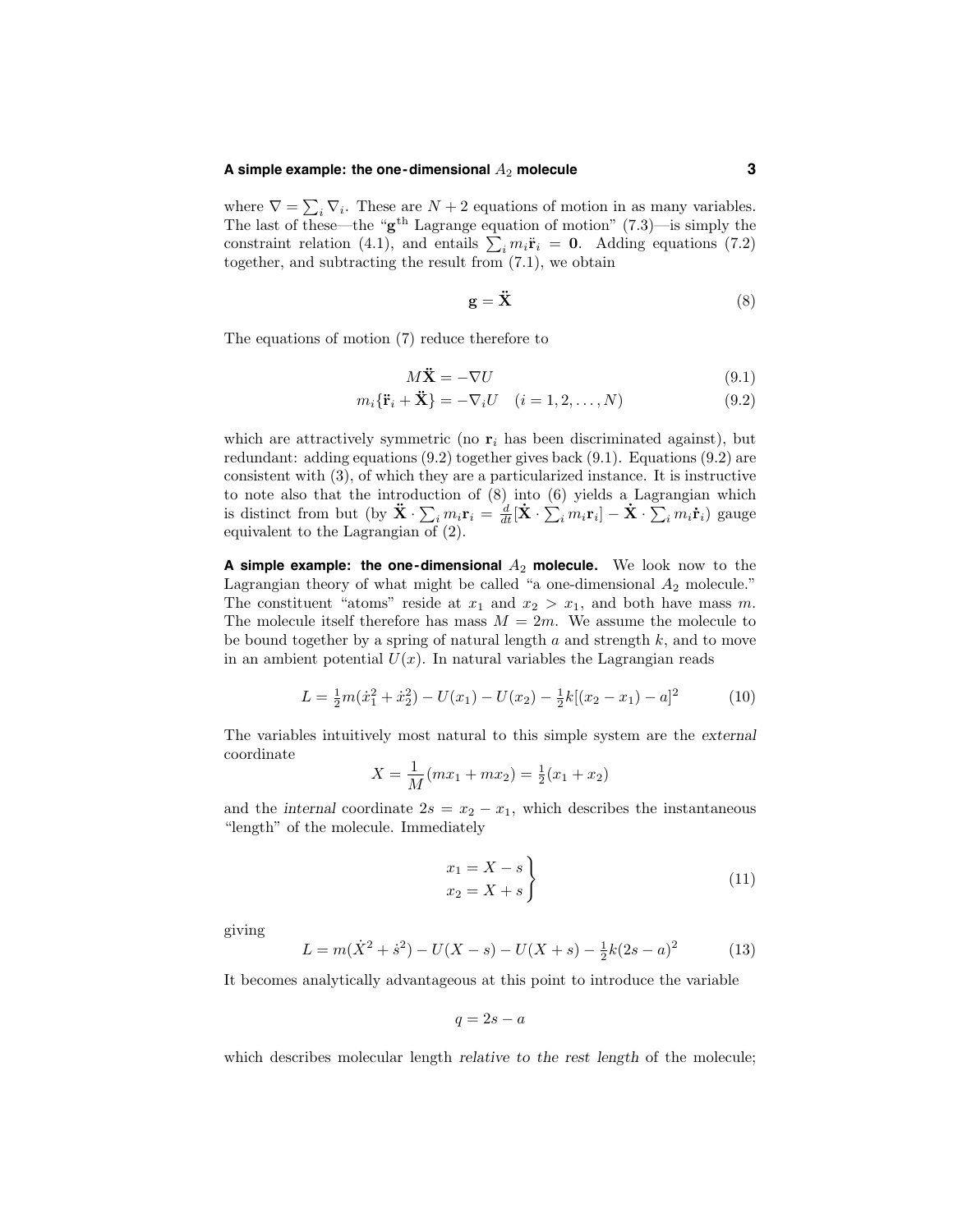then  $s = \frac{1}{2}(a + q)$  and we have

$$
L = m\dot{X}^{2} + \frac{1}{2}\left\{\frac{1}{2}m\dot{q}^{2} - \frac{1}{2}Kq^{2}\right\} - U(X, q)
$$

where  $K = 2k$  and

$$
U(X,q) = U(X+s) + U(X-s)
$$
  
= { $U(X) + U'(X)s + \frac{1}{2}U''(X)s^2 + ...$ }  
+ { $U(X) - U'(X)s + \frac{1}{2}U''(X)s^2 + ...$ }  
= 2U(X) + U''(X)s<sup>2</sup> + ...

We are led thus to write

$$
L = \{m\dot{X}^2 - 2U(X)\} + \frac{1}{2}\left\{\frac{1}{2}m\dot{q}^2 - \frac{1}{2}Kq^2\right\} - U_{\text{interaction}}(X, q) \tag{14}
$$

with

$$
U_{\text{interaction}}(X, q) = \frac{1}{4}U''(X)(a^2 + 2aq + q^2) + \dots = \frac{1}{2}aU''(X)q + \dots
$$

The operative assumption here is that the ambient potential changes little over the dimension of the molecule. The striking absence of a  $U'(X)$ -term is an artifact of our assumption that  $m_1 = m_2 = m$ , and means that the interaction is, in leading approximation, "tidal." In this respect the physics of  $A_2$  molecules is distinct from the physics of AB molecules. Looking now to the equations of motion

$$
m\ddot{X} = -U'(X) - \frac{1}{2}qaU'''(X)
$$
\n(15.1)

$$
m\ddot{q} + Kq = -aU''(X) \tag{15.2}
$$

we find it natural on physical grounds to abandon the 2<sup>nd</sup> term on the right side of (15.1). Returning with  $X(t)$ —a solution of the equation thus obtained—to  $(15.2)$ , we have

$$
m\ddot{q} + Kq = \mathcal{F}(t) \quad \text{with} \quad \mathcal{F}(t) = -aU''(X(t)) \tag{16}
$$

Evidently the "tidal" term on the right side of (15.2) serves in effect to "force" the internal oscillation of the molecule.

The reader who was awaiting the entry of relative variables  $r_1$  and  $r_2$ into the preceeding discussion will have been struck by their absence. Their non-appearance can be attributed to the circumstance that the "asymmetry problem" which motivated our initial discussion does not arise in the case  $N = 2$ ; it is "non-discriminatory" to speak of  $s = \frac{1}{2}(r_2 - r_1)$ . In this respect the physics of  $A_n$  molecules  $(n > 2)$  is marginally more interesting. The physics even of  $A_2$  molecules becomes markedly more interesting when we give up the one-dimensionality or our problem, for then the molecule can be expected to experience torques, and to "tumble" in ways responsive to the derivative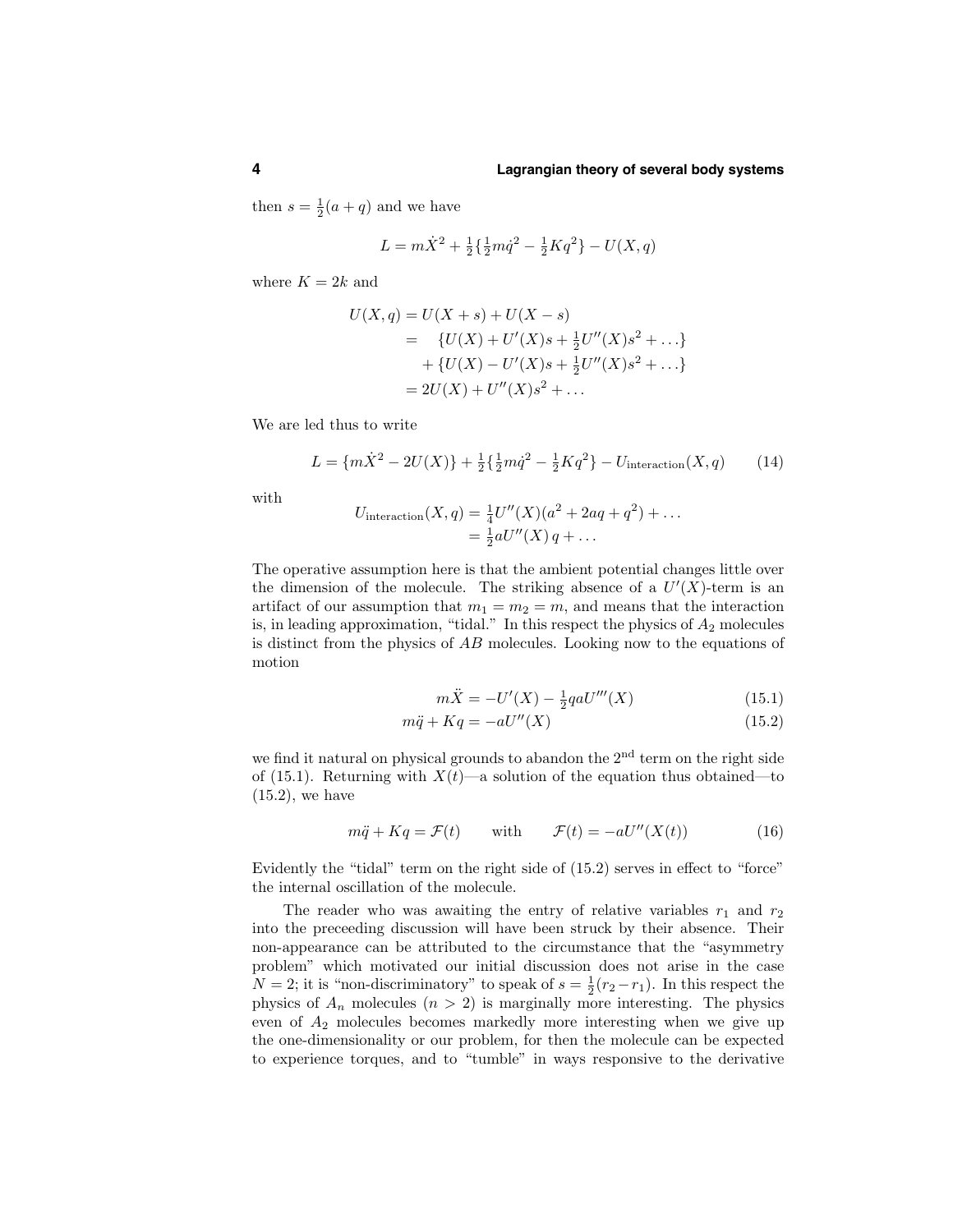# **A less simple example: the one-dimensional** A<sup>3</sup> **molecule 5**

structure of  $U(\mathbf{X})$ ; I shall, however, resist the temptation to enter into an immediate discussion of the details.

**A** less simple example: the one-dimensional  $A_3$  molecule. We now assume particles of identical mass m to reside at  $x_1, x_2 > x_1$  and  $x_3 > x_2$  and to be bound by springs identical to those encountered in the previous example. In natural variables the Lagrangian (compare (10)) reads

$$
L = \frac{1}{2}m(\dot{x}_1^2 + \dot{x}_2^2 + \dot{x}_3^2) - U(x_1) - U(x_2) - U(x_3) - \frac{1}{2}k\{[(x_2 - x_1) - a]^2 + [(x_3 - x_2) - a]^2\}
$$
 (17)

Direct appropriation of (6) gives rise for such a system to

$$
L = \frac{1}{2}M\dot{X}^2 + \frac{1}{2}m(\dot{r}_1^2 + \dot{r}_2^2 + \dot{r}_3^2) - U(X + r_1) - U(X + r_2) - U(X + r_3)
$$
  

$$
- \frac{1}{2}k[(r_2 - r_1) - a]^2 - \frac{1}{2}k[(r_3 - r_2) - a]^2
$$
  

$$
- g \cdot m(r_1 + r_2 + r_3)
$$
 (18)

where  $M = 3m$  is the mass of the  $A_3$  molecule, and where  $X = \frac{1}{3}(x_1 + x_2 + x_3)$ serves to locate its center of mass. Equations (9) acquire therefore this particularized meaning:

$$
M\ddot{X} = -U'(X+r_1) - U'(X+r_2) - U'(X+r_3)
$$
\n(19.1)

$$
m(\ddot{r}_1 + \ddot{X}) = -U'(X + r_1) + k[(r_2 - r_1) - a]
$$
  
\n
$$
m(\ddot{r}_2 + \ddot{X}) = -U'(X + r_2) - k[(r_2 - r_1) - a] + k[(r_3 - r_2) - a]
$$
  
\n
$$
m(\ddot{r}_3 + \ddot{X}) = -U'(X + r_3)
$$
\n
$$
- k[(r_3 - r_2) - a]
$$
\n(19.2)

Looking first to (19.1), we observe that

Inversion of

RHS of (19.1) = 
$$
-3U'(X) - \frac{1}{m}U''(X) \cdot \sum_{1}^{3} mr_i - \frac{1}{2m}U'''(X) \cdot \sum_{1}^{3} mr_i^2 + ...
$$
 (20)

The second term on the right vanishes by definition of the center of mass. It is interesting in this light to notice that the sum encountered in the third term on the right serves to define the instantaneous moment of inertia relative to the center of mass (i.e., the centered second moment of the molecular mass distribution), and that the sums encountered in higher-order terms define nameless higher moments of the mass distribution. Upon the abandonment of all such negligible terms, (19.1) reduces to  $m\ddot{X} = -U'(X)$ : the center of mass moves as a single atom would move in the ambient potential.

Looking now to (19.2), we are motivated by the structure of the spring terms to introduce  $\lambda$ 

$$
q_{1} = (r_{2} - r_{1}) - a
$$
  
\n
$$
q_{2} = (r_{3} - r_{2}) - a
$$
  
\n
$$
q_{1} + a = -r_{1} + r_{2}
$$
  
\n
$$
q_{2} + a = -r_{2} + r_{3}
$$
  
\n
$$
0 = +r_{1} + r_{2} + r_{3}
$$
  
\n(21)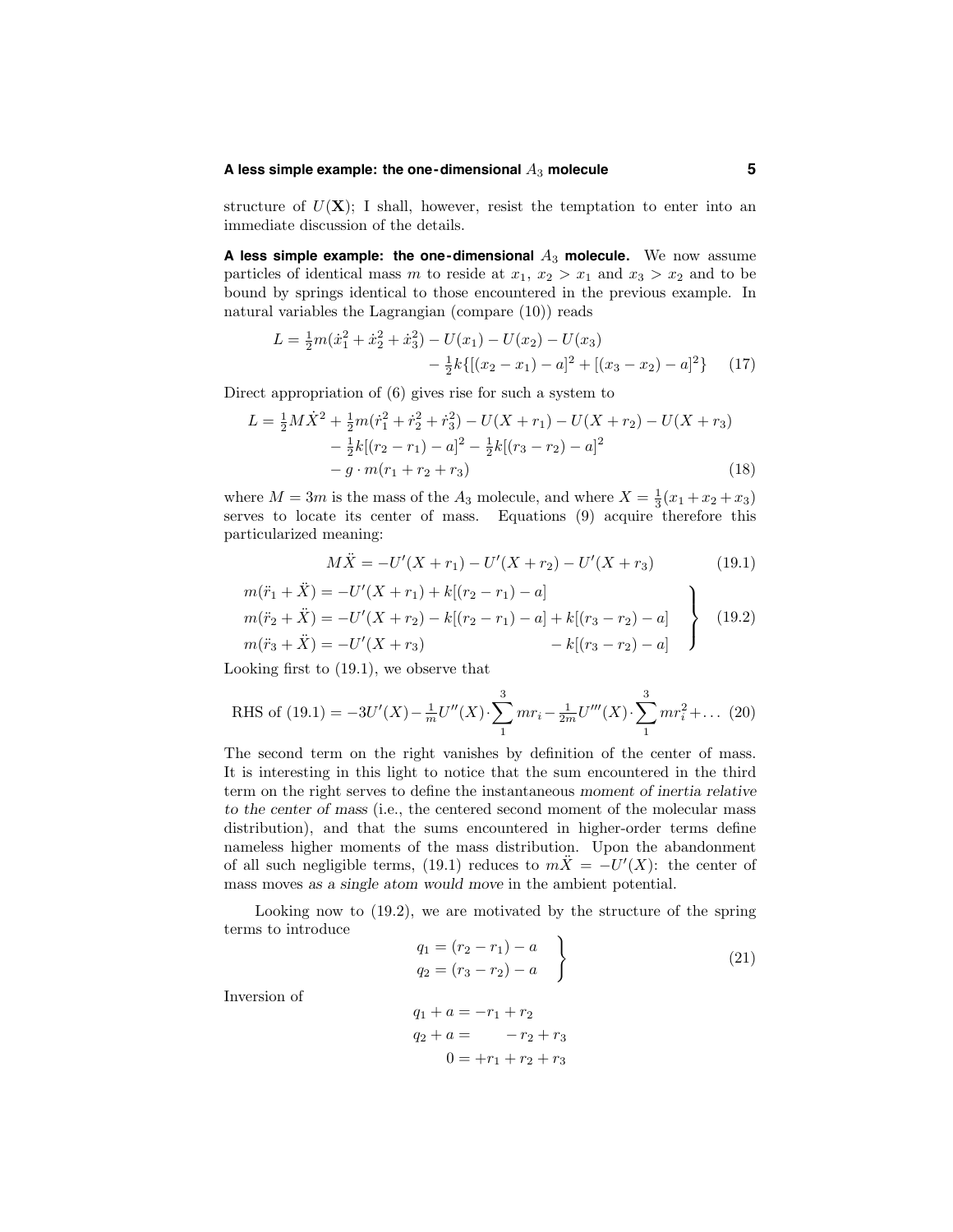### **6 Lagrangian theory of several body systems**

gives  
\n
$$
\begin{aligned}\nr_1 &= -\frac{1}{3}(2q_1 + q_2) - a \\
r_2 &= +\frac{1}{3}(q_1 - q_2) \\
r_3 &= +\frac{1}{3}(q_1 + 2q_2) + a\n\end{aligned}
$$
\n(22)

and when we return with  $(21)$  and  $(22)$  to  $(18)$  we by computation<sup>1</sup> obtain  $\pmod{(14)}$ 

$$
L = 3\{\frac{1}{2}m\dot{X}^2 - U(X)\} + \{\frac{1}{3}m(\dot{q}_1^2 + \dot{q}_1\dot{q}_2 + \dot{q}_2^2) - \frac{1}{2}k(q_1^2 + q_2^2)\} - U_{\text{interaction}}(X, q_1, q_2)
$$
\n(23)

where

$$
U_{\text{interaction}}(X, q_1, q_2) = \frac{1}{2m} U''(X) \cdot m \left[ \frac{2}{9} a^2 + \frac{2}{9} a (q_2 - q_1) + \frac{2}{3} (q_1^2 + q_1 q_2 + q_2^2) \right] + \dots
$$
  

$$
= \frac{1}{9} a U''(X) \cdot (q_2 - q_1) + \dots
$$

To better emphasize the essentials of the situation as it now stands, I write

$$
L = L_{\text{center of mass}}(\dot{X},X) + L_{\text{internal}}(\dot{\mathbf{q}},\mathbf{q}) + L_{\text{interaction}}(X,\mathbf{q})
$$

and assert (on the physical grounds to which I have already alluded, and to a more careful discussion of which I promise to return) that  $L_{\text{interaction}}(X, \mathbf{q})$ contributes essentially to the motion of the internal variables q, but inessentially to the motion of  $X$ . We are led thus to the equations of motion

$$
m\ddot{X} = -U'(X) \tag{24.1}
$$

$$
\left\{\frac{d}{dt}\frac{\partial}{\partial \dot{q}_i} - \frac{\partial}{\partial q_i}\right\}\mathcal{L} = 0
$$
 \n $(i = 1, 2)$  \n $(24.2)$ 

where  $\mathcal{L} = L_{\text{internal}}(\dot{\mathbf{q}}, \mathbf{q}) + L_{\text{interaction}}(X(t), \mathbf{q})$ . I have refrained from writing out the detailed implications of (24.2) because those equations are not welladapted to analytical treatment. To obtain more workable equations we—very

$$
\begin{pmatrix} r_1 \\ r_2 \\ r_3 \end{pmatrix} = \mathbb{G} \begin{pmatrix} q_1 \\ q_2 \\ a \end{pmatrix} \text{ and } \begin{pmatrix} \dot{r}_1 \\ \dot{r}_2 \\ \dot{r}_3 \end{pmatrix} = \mathbb{G} \begin{pmatrix} \dot{q}_1 \\ \dot{q}_2 \\ 0 \end{pmatrix} \text{ with } \mathbb{G} = \frac{1}{3} \begin{pmatrix} -2 & -1 & 1 \\ +1 & -1 & 0 \\ 1 & 2 & 1 \end{pmatrix}
$$
  
and notices that 
$$
\mathbb{G}^{\mathrm{T}}\mathbb{G} = \frac{1}{9} \begin{pmatrix} 6 & 3 & -1 \\ 3 & 6 & 1 \\ -1 & 1 & 2 \end{pmatrix}
$$

for then  $(r_1^2 + r_2^2 + r_3^2)$  and  $(\dot{r}_1^2 + \dot{r}_2^2 + \dot{r}_3^2)$  become quite easy to evaluate.

 $<sup>1</sup>$  The tedium of the computation is much reduced if one writes</sup>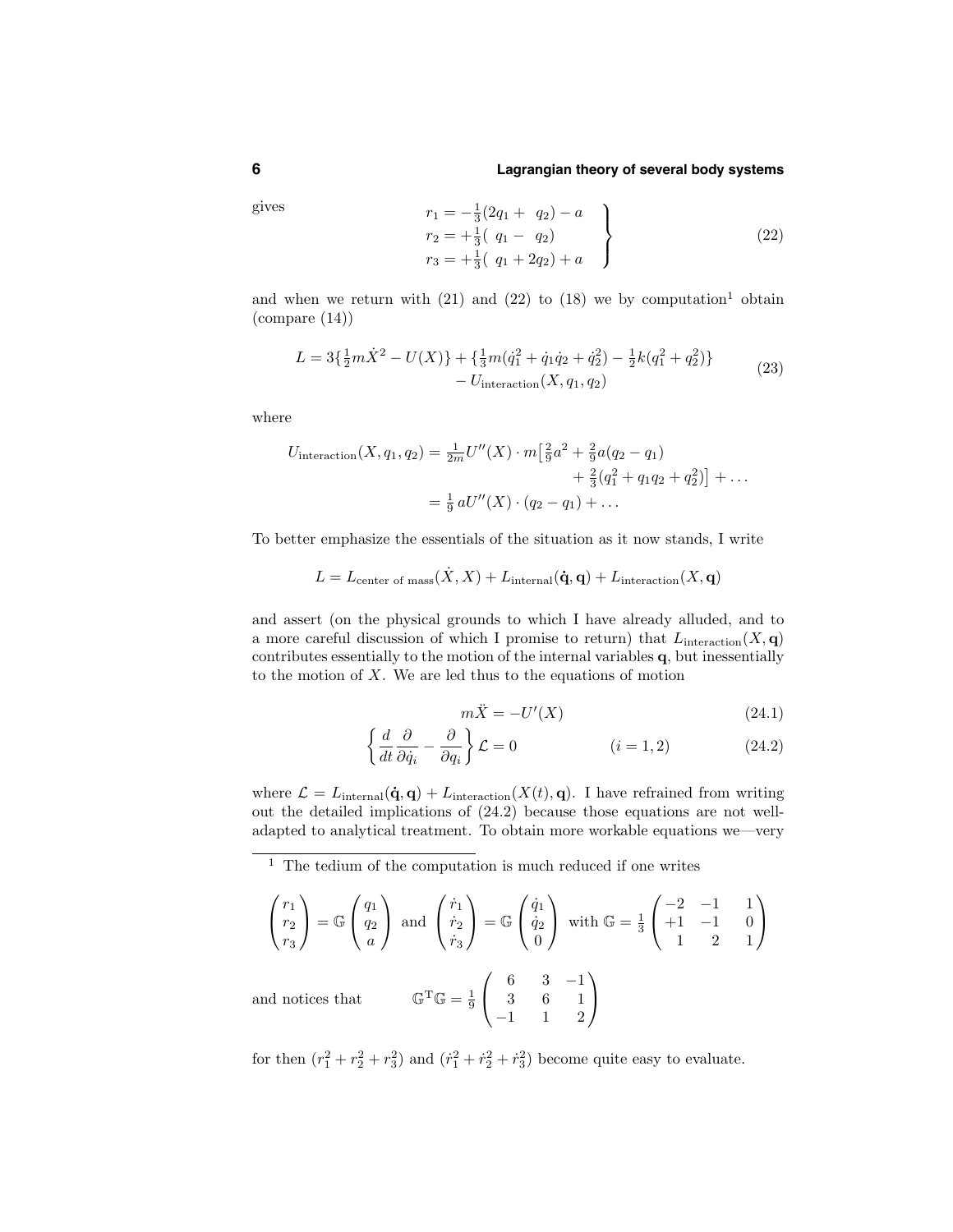# **A less simple example: the one-dimensional** A<sup>3</sup> **molecule 7**

much in the spirit of standard small oscillation theory—subject  $L_{\text{internal}}(\dot{\mathbf{q}}, \mathbf{q})$ to some preparatory massaging.

Writing

$$
L_{\text{internal}}(\dot{\mathbf{q}}, \mathbf{q}) = \frac{1}{6}m \left(\frac{\dot{q}_1}{\dot{q}_2}\right)^T \mathbb{M}\left(\frac{\dot{q}_1}{\dot{q}_2}\right) - \frac{1}{2}k \left(\frac{q_1}{q_2}\right)^T \mathbb{K}\left(\frac{q_1}{q_2}\right)
$$
\n
$$
\mathbb{M} = \begin{pmatrix} 2 & 1 \\ 1 & 2 \end{pmatrix} \qquad \mathbb{K} = \begin{pmatrix} 1 & 0 \\ 0 & 1 \end{pmatrix}
$$

we introduce new variables (write  $\mathbf{q} = \mathbb{R} \mathbf{Q}$  with  $\mathbb{R}$  a rotation matrix:  $\mathbb{R}^T \mathbb{R} = \mathbb{I}$ ) to obtain

$$
L_{\text{internal}}(\dot{\mathbf{Q}}, \mathbf{Q}) = \frac{1}{6} m \left( \frac{\dot{Q}_1}{\dot{Q}_2} \right)^{\text{T}} \mathbb{R}^{\text{T}} \mathbb{M} \mathbb{R} \left( \frac{\dot{Q}_1}{\dot{Q}_2} \right) - \frac{1}{2} k \left( \frac{Q_1}{Q_2} \right)^{\text{T}} \mathbb{R}^{\text{T}} \mathbb{K} \mathbb{R} \left( \frac{Q_1}{Q_2} \right) (25)
$$

and look to the simultaneous diagonalization of  $\mathbb{R}^T \mathbb{M} \mathbb{R}$  and  $\mathbb{R}^T \mathbb{K} \mathbb{R}$ . This, of course, is standard "theory of small oscillations" methodology; the only unusual circumstance is that here it is not be spring matrix K but the mass matrix M which comes to us in initially non-diagonal form. Some preliminary observations: from  $\det(\mathbb{M} - \lambda \mathbb{I}) = \lambda^2 - 4\lambda + 3$  we conclude that the eigenvalues of M can be described  $\lambda = 2 \pm 1$ , and that our assignment, therefore, is to discover the matrix

$$
\mathbb{R}=\left(\begin{matrix}\cos\varphi&-\sin\varphi\\\sin\varphi&\cos\varphi\end{matrix}\right)
$$

such that

$$
\mathbb{R}^T \mathbb{M} \, \mathbb{R} = \begin{pmatrix} 1 & 0 \\ 0 & 3 \end{pmatrix}
$$

Our assignment (to say the same thing another way) is to discover the  $\varphi$  such that  $\sim$ 

$$
\begin{pmatrix} 2 & 1 \\ 1 & 2 \end{pmatrix} = \begin{pmatrix} \cos^2 \varphi + 3\sin^2 \varphi & -2\sin \varphi \cos \varphi \\ -2\sin \varphi \cos \varphi & \sin^2 \varphi + 3\cos^2 \varphi \end{pmatrix}
$$

Immediately  $\varphi = -45^\circ$ , giving

$$
\mathbb{R} = \frac{1}{\sqrt{2}} \begin{pmatrix} 1 & 1 \\ -1 & 1 \end{pmatrix} \tag{26}
$$

In any event—quite apart from the details of the argument which led us to  $(26)$ —we have only to insert  $(26)$  into  $(25)$  to obtain

$$
L_{\text{internal}}(\dot{\mathbf{Q}}, \mathbf{Q}) = \frac{1}{6}m(\dot{Q}_1^2 + 3\dot{Q}_2^2) - \frac{1}{2}k(Q_1^2 + Q_1^2)
$$

The modal motion of the free  $A_3$  molecule can therefore be described

$$
\ddot{Q}_i + \omega_i^2 Q_i = 0 \tag{27}
$$